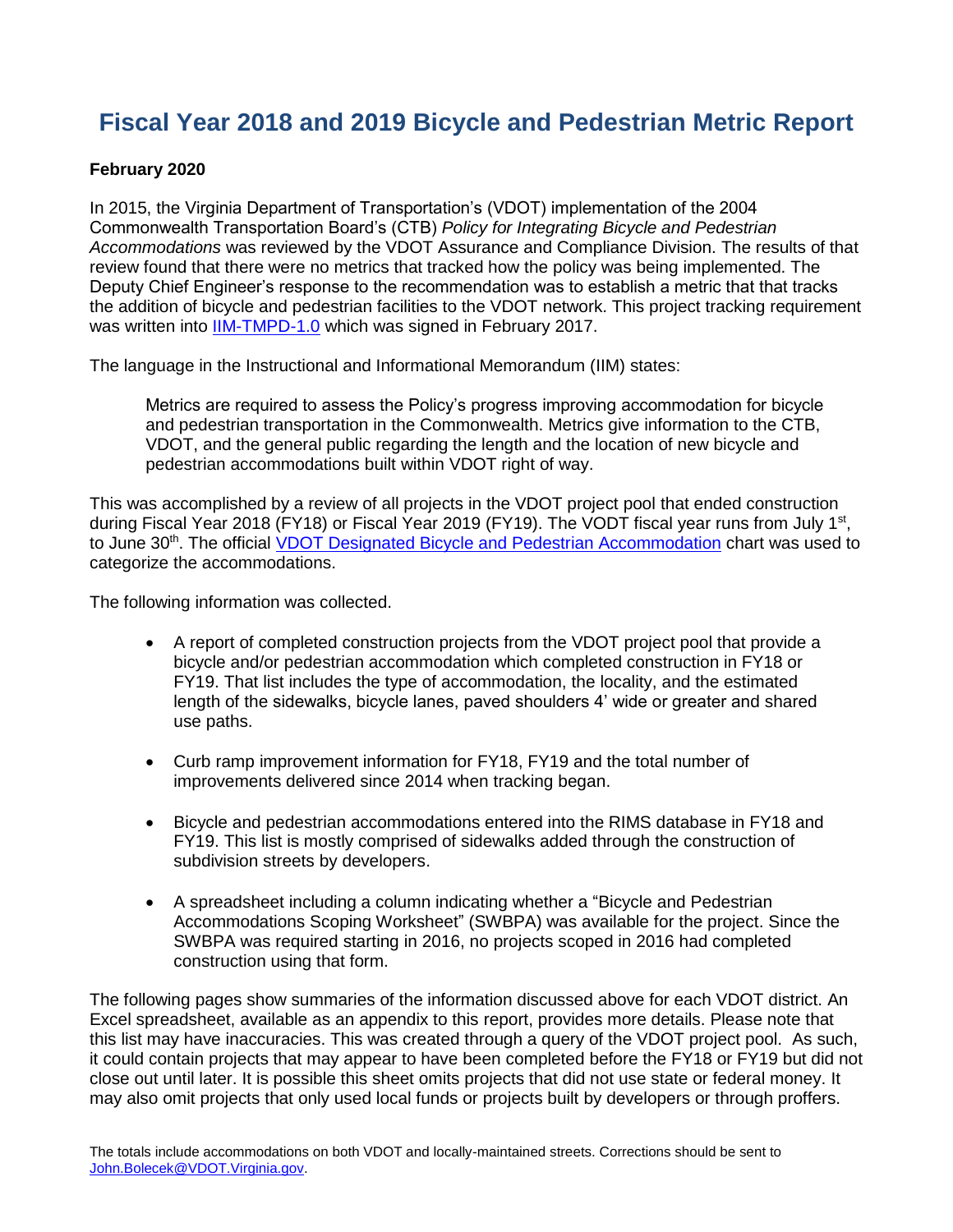# **Bristol District Summary**

### **Curb Ramps**

Bristol has 1.9% of the statewide curb ramp inventory. Since tracking began in 2014, 166 curb ramp improvements have been delivered. In FY18, 59 curb ramp improvements were added. In FY19, 36 curb ramp improvements were added.

| <b>Statewide</b><br>Inventory % | <b>Total Improvements</b><br>(Since FY14) | <b>FY18</b> | <b>FY19</b><br>Improvements Improvements |
|---------------------------------|-------------------------------------------|-------------|------------------------------------------|
| 1.9%                            | 166                                       | 59          | 36                                       |

# **FY18 & FY19 Bicycle and Pedestrian Accommodations**

| <b>Facility Type</b>             | <b>Completed Project Length</b><br>(miles) |                | <b>Completed Project Count</b> |                |
|----------------------------------|--------------------------------------------|----------------|--------------------------------|----------------|
|                                  | <b>FY18</b>                                | <b>FY19</b>    | <b>FY18</b>                    | <b>FY19</b>    |
| <b>Shared Use Path</b>           | 1.82                                       | 0.81           | 3                              | 1              |
| <b>Sidewalk</b>                  | 1.35                                       | 0.52           | 7                              | $\overline{2}$ |
| <b>Bike Lane</b>                 | $\mathbf 0$                                | $\mathbf 0$    | $\mathbf 0$                    | $\mathbf 0$    |
| <b>Paved Shoulder</b>            | $\overline{0}$                             | $\overline{0}$ | $\Omega$                       | $\overline{0}$ |
| <b>Paved Unpaved Road</b>        | $\mathbf 0$                                | $\mathbf 0$    | $\mathbf 0$                    | $\mathbf 0$    |
| <b>Other Bike/Ped Facilities</b> |                                            |                | 9                              | 14             |
| <b>Bike/Ped Design Features</b>  |                                            |                | 3                              | 4              |
| <b>Total</b>                     | 3.17                                       | 1.33           | 22                             | 21             |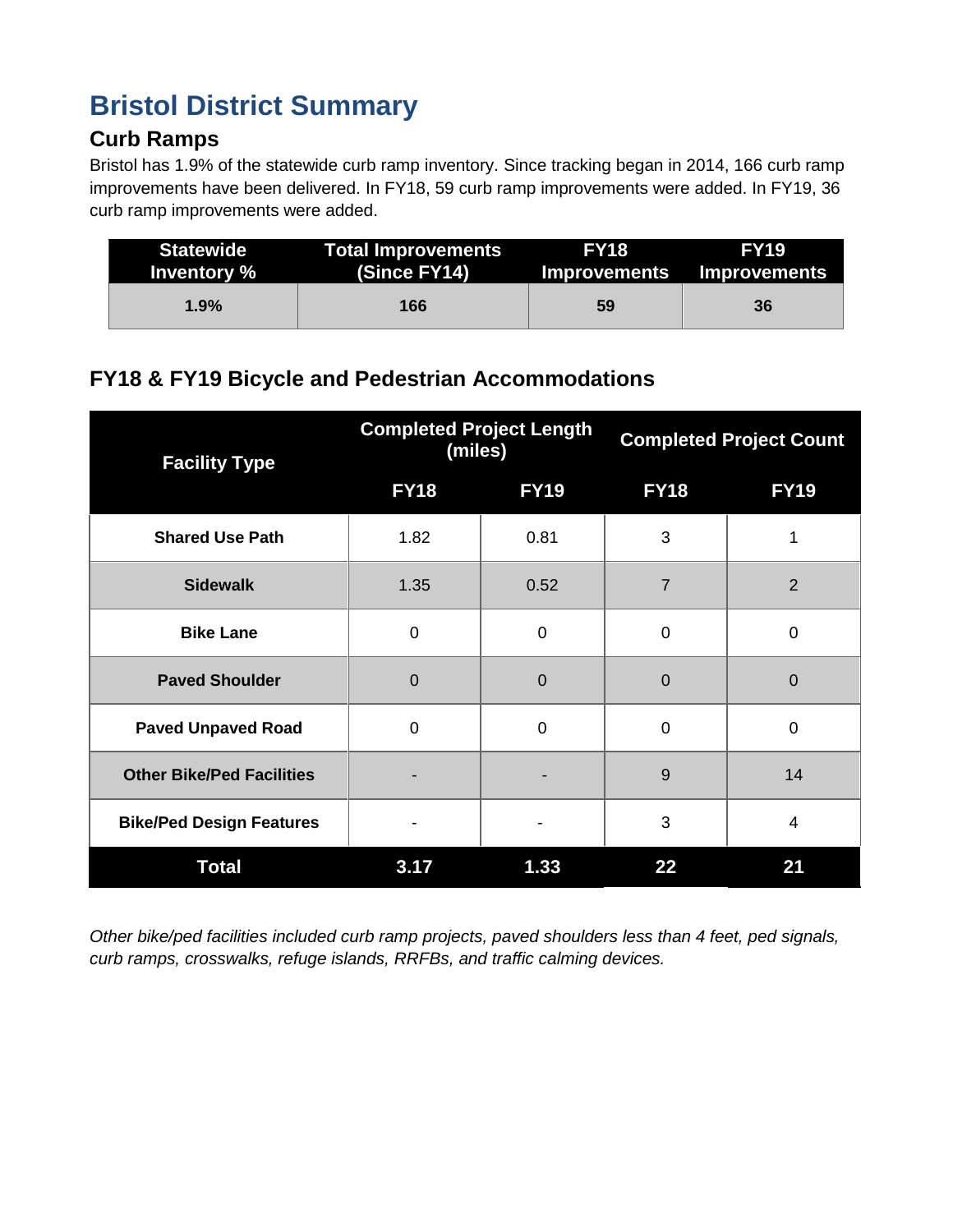# **Salem District Summary**

### **Curb Ramps**

Salem District has 1.6% of the statewide curb ramp inventory. Since tracking began in 2014, 170 curb ramp improvements have been delivered. In FY18, 21 curb ramp improvements were added. In FY19 curb ramp 28 improvements were added.

| <b>Statewide</b> | <b>Total Improvements</b> | <b>FY18</b> | <b>FY19</b>               |
|------------------|---------------------------|-------------|---------------------------|
| Inventory %      | (Since FY14)              |             | Improvements Improvements |
| $1.6\%$          | 170                       | 21          | 28                        |

### **FY18 & FY19 Bicycle and Pedestrian Accommodations**

| <b>Facility Type</b>             | <b>Completed Project</b><br><b>Length (miles)</b> |             | <b>Completed Project</b><br><b>Count</b> |                |
|----------------------------------|---------------------------------------------------|-------------|------------------------------------------|----------------|
|                                  | <b>FY18</b>                                       | <b>FY19</b> | <b>FY18</b>                              | <b>FY19</b>    |
| <b>Shared Use Path</b>           | $\mathbf 0$                                       | 0.77        | $\mathbf 0$                              | 3              |
| <b>Sidewalk</b>                  | 3.27                                              | 1.19        | 10                                       | 5              |
| <b>Bike Lane</b>                 | 1.43                                              | $\mathbf 0$ | 1                                        | $\mathbf 0$    |
| <b>Paved Shoulder</b>            | $\overline{0}$                                    | $\mathbf 0$ | $\overline{0}$                           | $\overline{0}$ |
| <b>Paved Unpaved Road</b>        | 4.33                                              | 3.85        | $\overline{4}$                           | 3              |
| <b>Other Bike/Ped Facilities</b> |                                                   |             | 9                                        | 5              |
| <b>Bike/Ped Design Features</b>  |                                                   |             | $\overline{2}$                           | 1              |
| <b>Total</b>                     | 9.03                                              | 5.81        | 26                                       | 17             |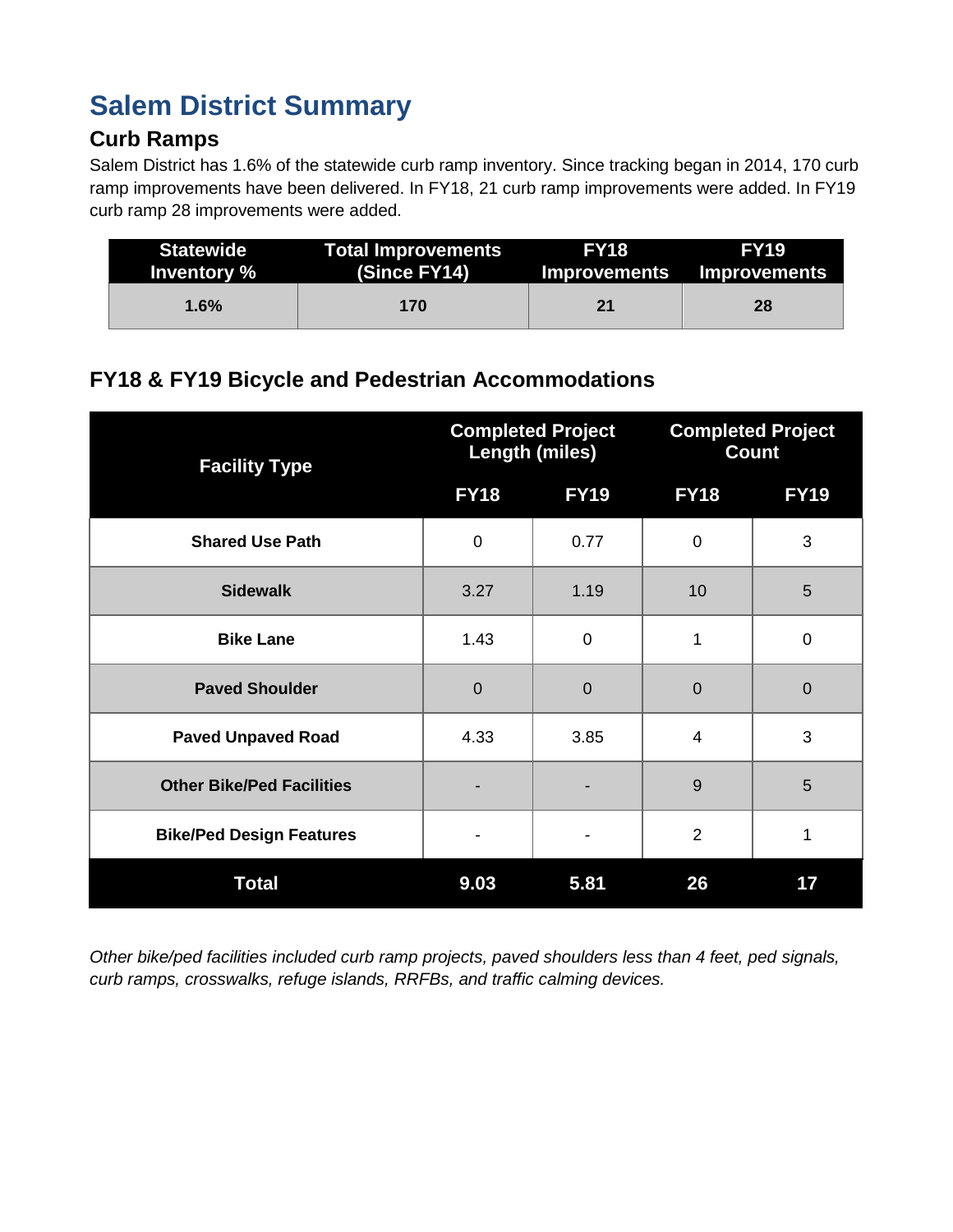# **Lynchburg District Summary**

## **Curb Ramps**

Lynchburg District has 2% of the statewide curb ramp inventory. Since tracking began in 2014, 241 curb ramp improvements have been delivered. In FY18, 62 curb ramp improvements were added. In FY19 curb ramp 0 improvements were added.

| <b>Statewide</b> | <b>Total Improvements</b> | <b>FY18</b> | <b>FY19</b>               |
|------------------|---------------------------|-------------|---------------------------|
| Inventory %      | (Since FY14)              |             | Improvements Improvements |
| 2%               | 241                       | 62          |                           |

### **FY18 & FY19 Bicycle and Pedestrian Accommodations**

| <b>Facility Type</b>             | <b>Completed Project</b><br><b>Length (miles)</b> |             | <b>Completed Project</b><br><b>Count</b> |                |
|----------------------------------|---------------------------------------------------|-------------|------------------------------------------|----------------|
|                                  | <b>FY18</b>                                       | <b>FY19</b> | <b>FY18</b>                              | <b>FY19</b>    |
| <b>Shared Use Path</b>           | 0.82                                              | 0.89        | $\overline{2}$                           | 1              |
| <b>Sidewalk</b>                  | 0.88                                              | 1.23        | 6                                        | 3              |
| <b>Bike Lane</b>                 | $\mathbf 0$                                       | 0           | 0                                        | $\mathbf 0$    |
| <b>Paved Shoulder</b>            | 0.35                                              | $\mathbf 0$ | 1                                        | $\overline{0}$ |
| <b>Paved Unpaved Road</b>        | 12.49                                             | 12.36       | 15                                       | $\overline{7}$ |
| <b>Other Bike/Ped Facilities</b> |                                                   |             | 1                                        | $\overline{2}$ |
| <b>Bike/Ped Design Features</b>  |                                                   |             | 1                                        | 1              |
| <b>Total</b>                     | 14.54                                             | 14.48       | 26                                       | 14             |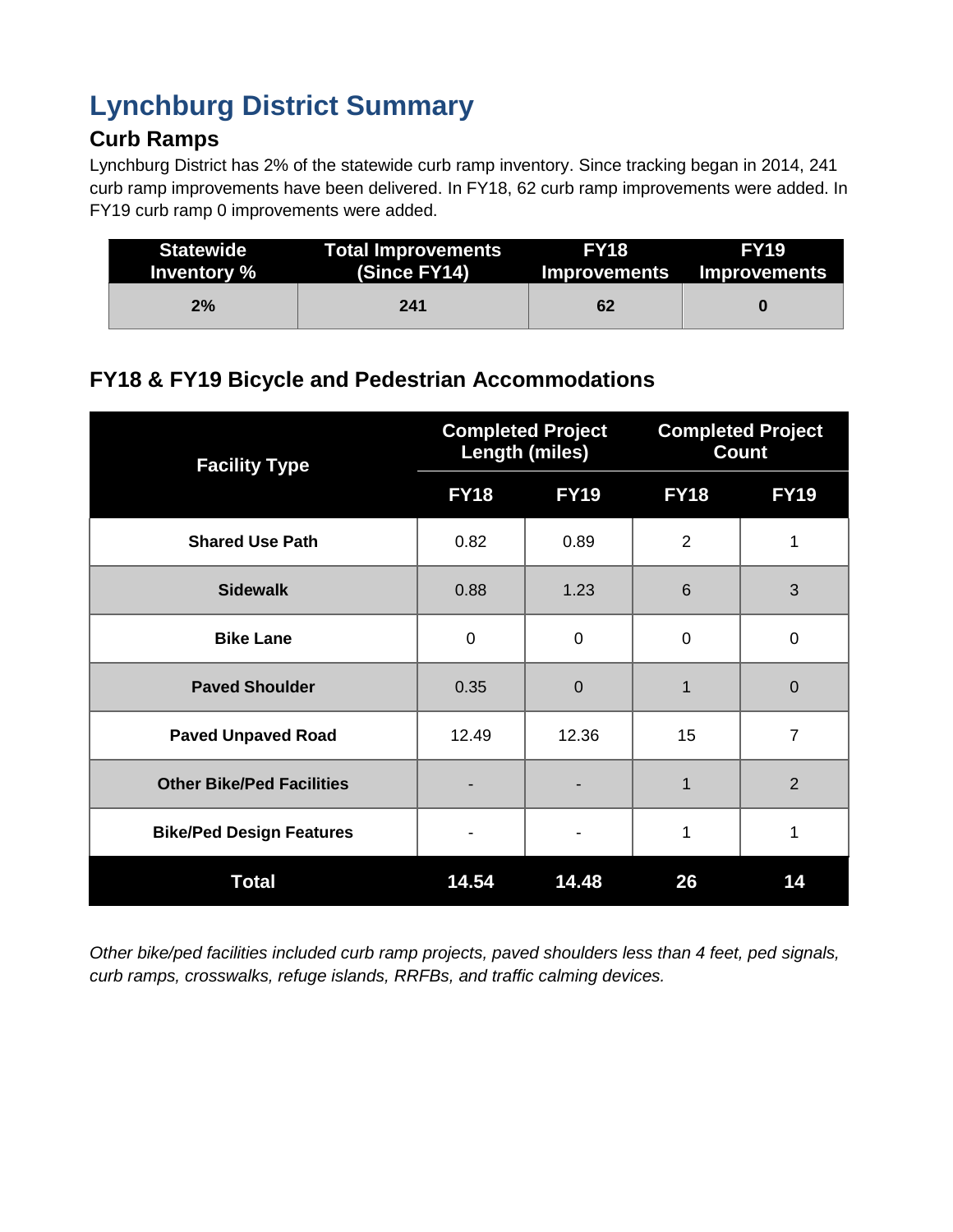# **Richmond District Summary**

### **Curb Ramps**

Richmond District has 7% of the statewide curb ramp inventory. Since tracking began in 2014, 326 curb ramp improvements have been delivered. In FY18, 188 curb ramp improvements were added. In FY19 curb ramp 47 improvements were added.

| <b>Statewide</b> | <b>Total Improvements</b> | <b>FY18</b> | <b>FY19</b>               |
|------------------|---------------------------|-------------|---------------------------|
| Inventory %      | <b>(Since FY14)</b>       |             | Improvements Improvements |
| 7%               | 326                       | 188         | 47                        |

# **FY18 & FY19 Bicycle and Pedestrian Accommodations**

| <b>Facility Type</b>             | <b>Completed Project</b><br><b>Length (miles)</b> |             | <b>Completed Project</b><br><b>Count</b> |                |
|----------------------------------|---------------------------------------------------|-------------|------------------------------------------|----------------|
|                                  | <b>FY18</b>                                       | <b>FY19</b> | <b>FY18</b>                              | <b>FY19</b>    |
| <b>Shared Use Path</b>           | 0.8                                               | $\pmb{0}$   | $\overline{2}$                           | $\mathbf 0$    |
| <b>Sidewalk</b>                  | 0.74                                              | 1.47        | 5                                        | 2              |
| <b>Bike Lane</b>                 | $\mathbf 0$                                       | 2.4         | 0                                        | 1              |
| <b>Paved Shoulder</b>            | 0.55                                              | 0.55        | $\overline{2}$                           | 1              |
| <b>Paved Unpaved Road</b>        | 6.59                                              | 8.07        | 10                                       | $\overline{7}$ |
| <b>Other Bike/Ped Facilities</b> |                                                   |             | 10                                       | 9              |
| <b>Bike/Ped Design Features</b>  |                                                   | -           | $\overline{2}$                           | $\overline{2}$ |
| <b>Total</b>                     | 8.68                                              | 12.49       | 31                                       | 22             |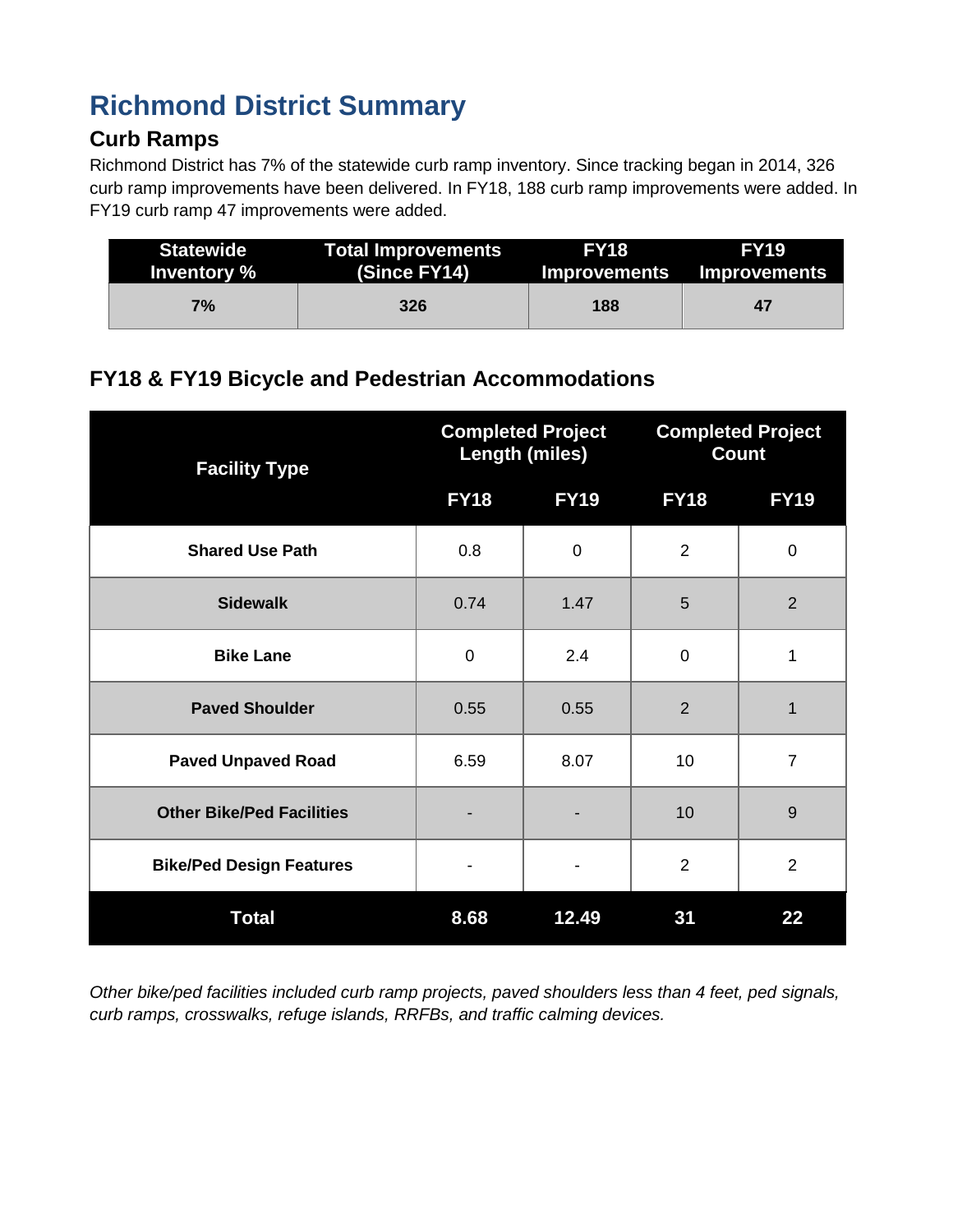# **Hampton Roads District Summary**

#### **Curb Ramps**

Hampton Roads District has 2.2% of the statewide curb ramp inventory. Since tracking began in 2014, 349 curb ramp improvements have been delivered. In FY18, 56 curb ramp improvements were added. In FY19 curb ramp 57 improvements were added.

| <b>Statewide</b> | <b>Total Improvements</b> | <b>FY18</b> | <b>FY19</b>               |
|------------------|---------------------------|-------------|---------------------------|
| Inventory %      | (Since FY14)              |             | Improvements Improvements |
| 2.2%             | 349                       | 56          | 57                        |

# **FY18 & FY19 Bicycle and Pedestrian Accommodations**

| <b>Facility Type</b>             | <b>Completed Project</b><br><b>Length (miles)</b> |             | <b>Completed Project</b><br><b>Count</b> |                |
|----------------------------------|---------------------------------------------------|-------------|------------------------------------------|----------------|
|                                  | <b>FY18</b>                                       | <b>FY19</b> | <b>FY18</b>                              | <b>FY19</b>    |
| <b>Shared Use Path</b>           | 1.72                                              | 7.48        | 8                                        | 8              |
| <b>Sidewalk</b>                  | 2.87                                              | 7.38        | $\overline{7}$                           | $\overline{7}$ |
| <b>Bike Lane</b>                 | 0                                                 | 0.16        | $\Omega$                                 | 1              |
| <b>Paved Shoulder</b>            | 2.58                                              | 3.97        | $\overline{2}$                           | $\overline{2}$ |
| <b>Paved Unpaved Road</b>        | $\mathbf 0$                                       | 0.48        | $\mathbf 0$                              | 1              |
| <b>Other Bike/Ped Facilities</b> |                                                   |             | 6                                        | 13             |
| <b>Bike/Ped Design Features</b>  |                                                   |             | $\Omega$                                 | $\mathbf 0$    |
| <b>Total</b>                     | 7.17                                              | 19.47       | 23                                       | 32             |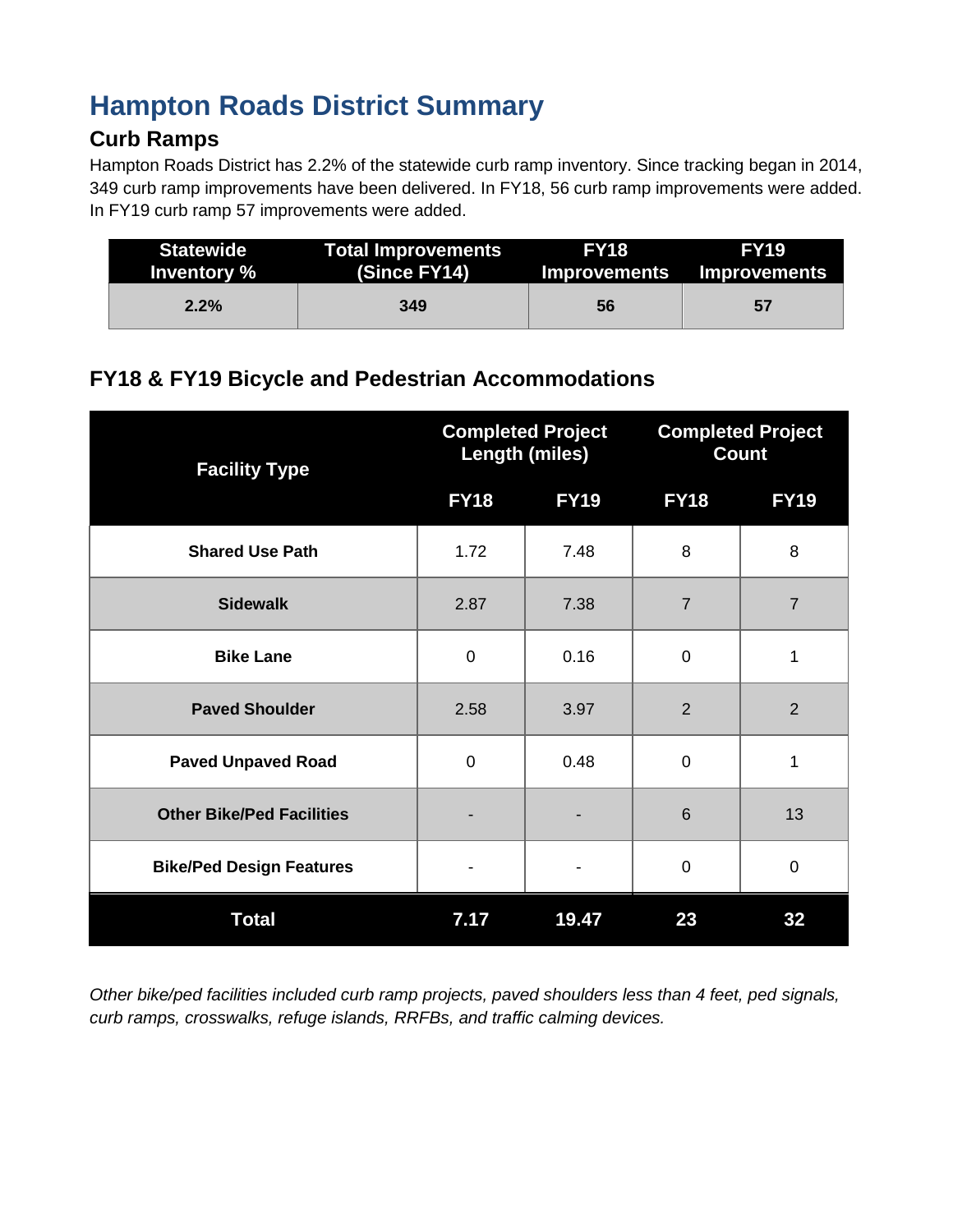# **Fredericksburg District Summary**

### **Curb Ramps**

Fredericksburg District has 5.5% of the statewide curb ramp inventory. Since tracking began in 2014 603 curb ramp improvements have been delivered. In FY18, 221 curb ramp improvements were added. In FY19, curb ramp 130 improvements were added.

| <b>Statewide</b> | <b>Total Improvements</b> | <b>FY18</b> | <b>FY19</b>               |
|------------------|---------------------------|-------------|---------------------------|
| Inventory %      | (Since FY14)              |             | Improvements Improvements |
| 5.5%             | 603                       | 221         | 130                       |

### **FY18 and FY19 Bicycle and Pedestrian Accommodations**

| <b>Facility Type</b>             | <b>Completed Project</b><br><b>Length (miles)</b> |                | <b>Completed Project</b><br><b>Count</b> |                |
|----------------------------------|---------------------------------------------------|----------------|------------------------------------------|----------------|
|                                  | <b>FY18</b>                                       | <b>FY19</b>    | <b>FY18</b>                              | <b>FY19</b>    |
| <b>Shared Use Path</b>           | 0.17                                              | $\mathbf 0$    | 1                                        | $\mathbf 0$    |
| <b>Sidewalk</b>                  | 2.68                                              | $\overline{0}$ | 5                                        | $\mathbf 0$    |
| <b>Bike Lane</b>                 | 0                                                 | $\mathbf 0$    | $\mathbf 0$                              | $\mathbf 0$    |
| <b>Paved Shoulder</b>            | $\mathbf 0$                                       | $\mathbf 0$    | $\mathbf 0$                              | $\overline{0}$ |
| <b>Paved Unpaved Road</b>        | 19.69                                             | 0.02           | 13                                       | 1              |
| <b>Other Bike/Ped Facilities</b> |                                                   |                | 5                                        | 1              |
| <b>Bike/Ped Design Features</b>  |                                                   |                | $\mathbf 0$                              | $\mathbf 0$    |
| <b>Total</b>                     | 22.54                                             | 0.02           | 24                                       | $\overline{2}$ |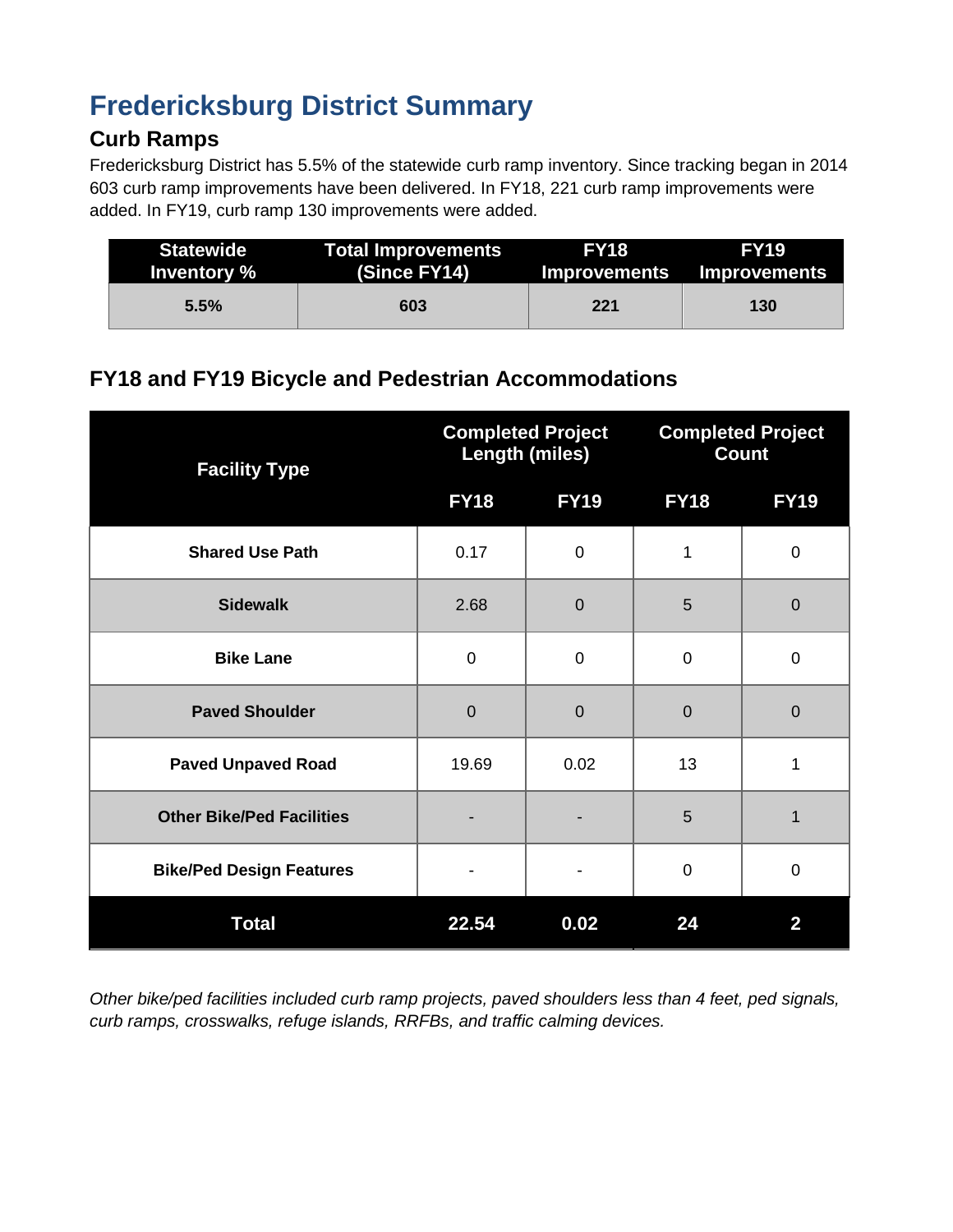# **Culpeper District Summary**

# **Curb Ramps**

Culpeper District has 2.8% of the statewide curb ramp inventory. Since tracking began in 2014, 268 curb ramp improvements have been delivered. In FY18, 66 curb ramp improvements were added. In FY19, curb ramp 56 improvements were added.

| <b>Statewide</b> | <b>Total Improvements</b> | <b>FY18</b> | <b>FY19</b>               |  |
|------------------|---------------------------|-------------|---------------------------|--|
| Inventory %      | (Since FY14)              |             | Improvements Improvements |  |
| 2.8%             | 268                       | 66          | 56                        |  |

### **FY18 and FY19 Bicycle and Pedestrian Accommodations**

| <b>Facility Type</b>             | <b>Completed Project</b><br><b>Length (miles)</b> |             | <b>Completed Project</b><br><b>Count</b> |             |
|----------------------------------|---------------------------------------------------|-------------|------------------------------------------|-------------|
|                                  | <b>FY18</b>                                       | <b>FY19</b> | <b>FY18</b>                              | <b>FY19</b> |
| <b>Shared Use Path</b>           | 4.15                                              | $\mathbf 0$ | 3                                        | $\mathbf 0$ |
| <b>Sidewalk</b>                  | 2.78                                              | $\mathbf 0$ | $\overline{4}$                           | $\mathbf 0$ |
| <b>Bike Lane</b>                 | 4.8                                               | 0           | 1                                        | $\mathbf 0$ |
| <b>Paved Shoulder</b>            | $\overline{0}$                                    | $\mathbf 0$ | $\overline{0}$                           | $\mathbf 0$ |
| <b>Paved Unpaved Road</b>        | 5.37                                              | 1.6         | 9                                        | 1           |
| <b>Other Bike/Ped Facilities</b> |                                                   |             | 5                                        | $\mathbf 0$ |
| <b>Bike/Ped Design Features</b>  |                                                   |             | $\mathbf 0$                              | 1           |
| <b>Total</b>                     | 17.1                                              | 1.6         | 22                                       | 2           |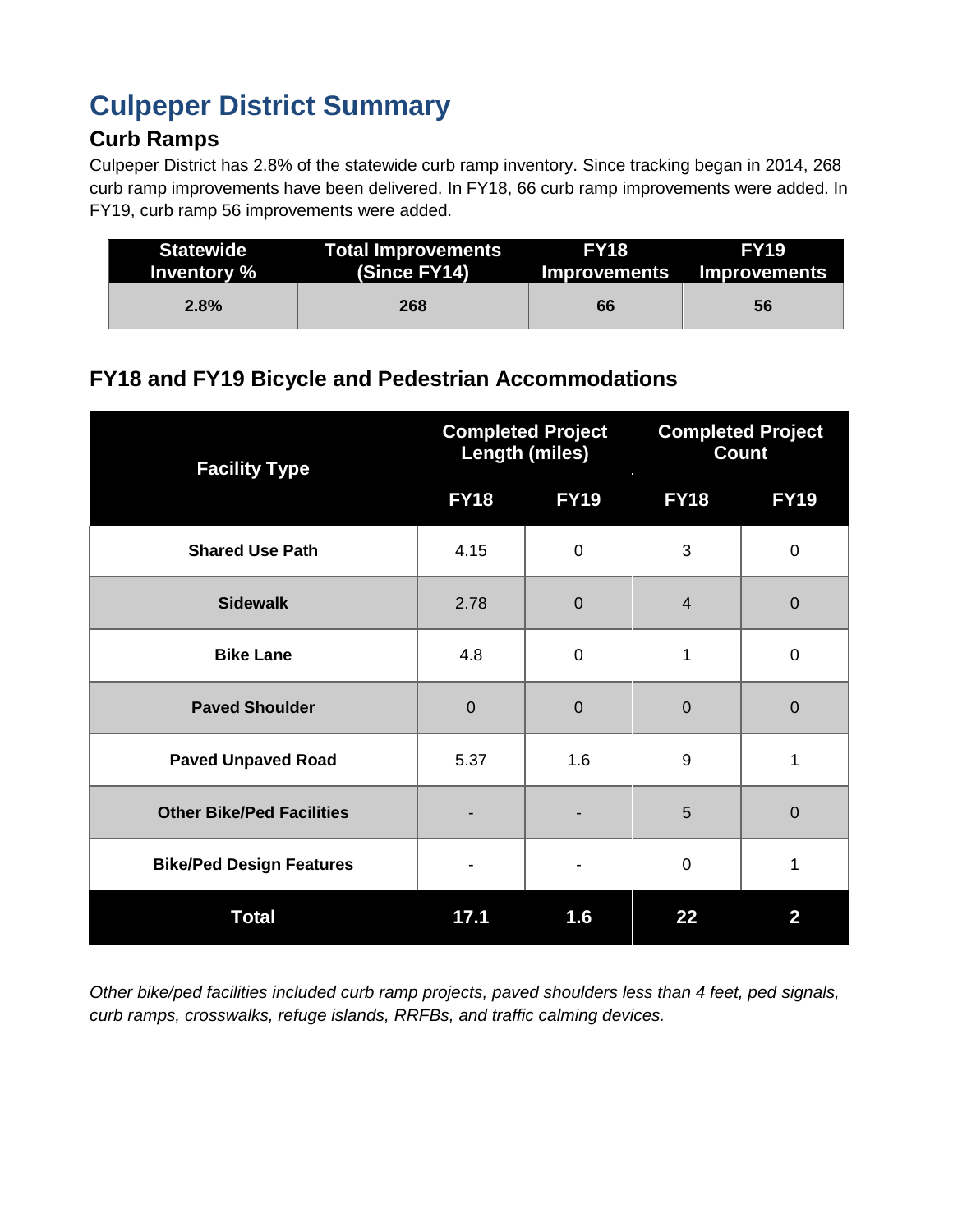# **Staunton District Summary**

### **Curb Ramps**

Staunton District has 4% of the statewide curb ramp inventory. Since tracking began in 2014, 148 curb ramp improvements have been delivered. In FY18, 0 curb ramp improvements were added. In FY19, curb ramp 13 improvements were added.

| <b>Statewide</b><br>Inventory % | <b>Total Improvements</b><br>(Since FY14) | <b>FY18</b> | <b>FY19.</b><br>Improvements Improvements |  |
|---------------------------------|-------------------------------------------|-------------|-------------------------------------------|--|
| 4%                              | 148                                       |             | 13                                        |  |

# **FY18 & FY19 Bicycle and Pedestrian Accommodation**

| <b>Facility Type</b>             | <b>Completed Project</b><br><b>Length (miles)</b> |                | <b>Completed Project</b><br><b>Count</b> |                |
|----------------------------------|---------------------------------------------------|----------------|------------------------------------------|----------------|
|                                  | <b>FY18</b>                                       | <b>FY19</b>    | <b>FY18</b>                              | <b>FY19</b>    |
| <b>Shared Use Path</b>           | 1.47                                              | 0              | 3                                        | $\mathbf 0$    |
| <b>Sidewalk</b>                  | 0.47                                              | 0.45           | $\overline{2}$                           | 1              |
| <b>Bike Lane</b>                 | $\mathbf 0$                                       | 0              | 0                                        | $\mathbf 0$    |
| <b>Paved Shoulder</b>            | $\Omega$                                          | $\overline{0}$ | $\overline{0}$                           | $\overline{0}$ |
| <b>Paved Unpaved Road</b>        | 14.9                                              | 0.14           | 12                                       | 1              |
| <b>Other Bike/Ped Facilities</b> |                                                   |                | $\overline{4}$                           | $\overline{0}$ |
| <b>Bike/Ped Design Features</b>  |                                                   |                | $\mathbf 0$                              | $\mathbf 0$    |
| <b>Total</b>                     | 16.81                                             | 0.59           | 21                                       | $\overline{2}$ |